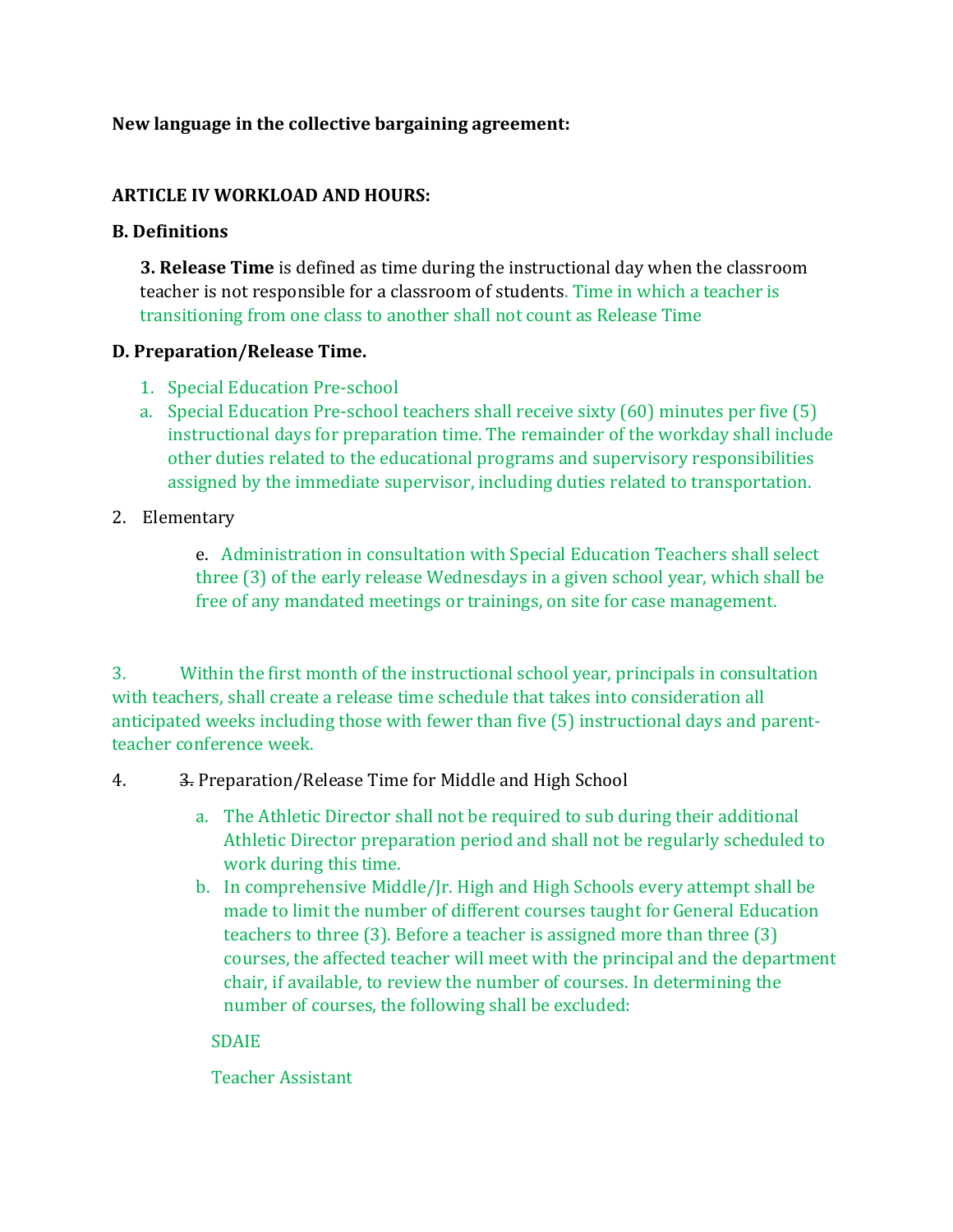Courses taught in the same period

- c. Administration in consultation with Special Education Teachers shall select three (3) of the early release Wednesdays in a given school year, which shall be free of any mandated meetings or trainings, on site for case management.
- 5. At schools that span both elementary and secondary levels, such as K-8, teachers shall be provided release/preparation time equal to that of the grade they are teaching as outlined above.
- 7. 8. Certificated Staff shall be provided one hundred twenty (120) minutes on weekly district-wide early dismissal days for fulfilling professional responsibilities. Principals, in consultation with staff, shall determine the purpose and outcomes of the early release days. Each site will determine how such consultation will occur. The consultation plan will be available for review. Administration in consultation with teachers shall select two (2) of the early release Wednesdays in a given school year, which shall be free of any mandated meetings in order to prepare progress reports or report cards.
- 5..Once per a school year, all release time teachers who work with Special Day Class students may utilize one half day of School Business to attend a Teacher led training on meeting the instructional needs of all the students they are serving. PVFT may offer a Special Education Teacher one (1) School Business Day for planning and one half day to conduct the training. The District will cover the cost of any substitutes required for this training. PVFT in consultation with the District will identify the day for this training.

## **ARTICLE VI CLASS SIZE:**

### A.

## T-K shall not exceed a maximum of Twenty two (22)students.

B. Each school shall have a Class Size Advisory Committee composed of a site administrator and two teachers selected by the staff, and one site Special Education representative, to serve for a year, to consider and assess all class size problems. Each school staff shall select its committee members and inform the principal who the members are no later than the first staff meeting of the school year, until the Class Size Advisory Committee is formed, the Site Leadership team shall serve as the Committee.

1. Within five (5) school days from the first day upon which any class enrollment exceeds the maximum, the Class Size committee shall meet to devise a local solution.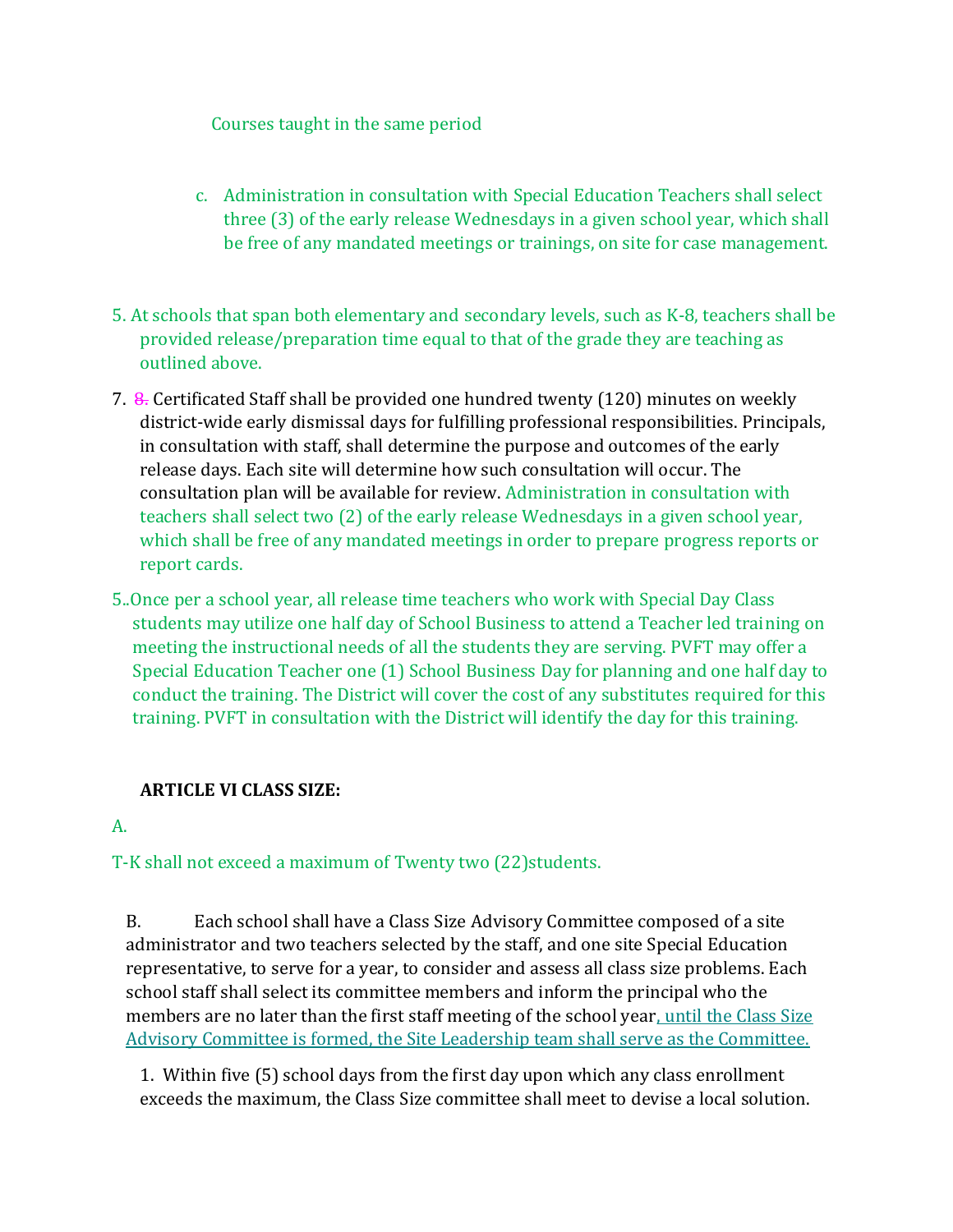The teacher of the affected classroom will be informed of the specific solution to correct the over- enrollment concern and the day by which the correction shall take effect.

- 2. After ten (10) school days(Excluding the first five (5) school days of the year) from the first day upon which any class enrollment exceeds the maximum the affected teacher shall be compensated as follows; ;The Special Ed Pre-school and Elementary Teachers of the affected classroom shall be paid an additional one half (1/2) of an hour at the hourly rate for supplemental work (Range 1 Step 1) a day for each student over the maximum class size. A Secondary Teacher shall be paid an additional One Tenth (1/10) of an hour at the hourly rate for supplemental work per excess student per hour or portion thereof, not to exceed One Half (1/2) of the hourly rate for supplemental work (Range 1 Step 1) per student, per day, for each student over the maximum class size. The compensation shall be retroactive to the first day of the overage.
- 6. Combination classes shall not exceed the maximum limit of the lowest grade.

## E. Release teachers

- 1. Release teachers shall be provided access to a workspace, a phone, a computer, a copier, school supplies, access to student information systems, a secure storage, and a secure cart, if expected to rove.
- E. Caseload: Class sizes and case loads for Special Education personnel (Special Day Class Teachers, Resource Specialists, Speech Pathologists, Hearing Specialists, etc.) shall be in accordance with the applicable provisions of the Education Code. Caseloads for Counselors, Psychologists, Nurses, and Program Specialists shall not exceed caseloads mandated by statute.  $\frac{1}{2}$  is in addition, the following limitations apply:
- 1. Caseload: the number of students for whom a Special Education employee or employee listed in Article VI section F provides services.

## **Pre-School**:

- Intensive language Institute: Caseload maximum twenty four  $(24)$
- · Non-Categorical: Caseload maximum twenty four(24)
- · Autism : Caseload maximum fourteen(14)

## **Elementary:**

- Mild to Moderate: Caseload maximum eighteen (18)
- Life Skills/Moderate to Severe: Caseload maximum fourteen(14)
- · Autism : Caseload maximum fourteen (14)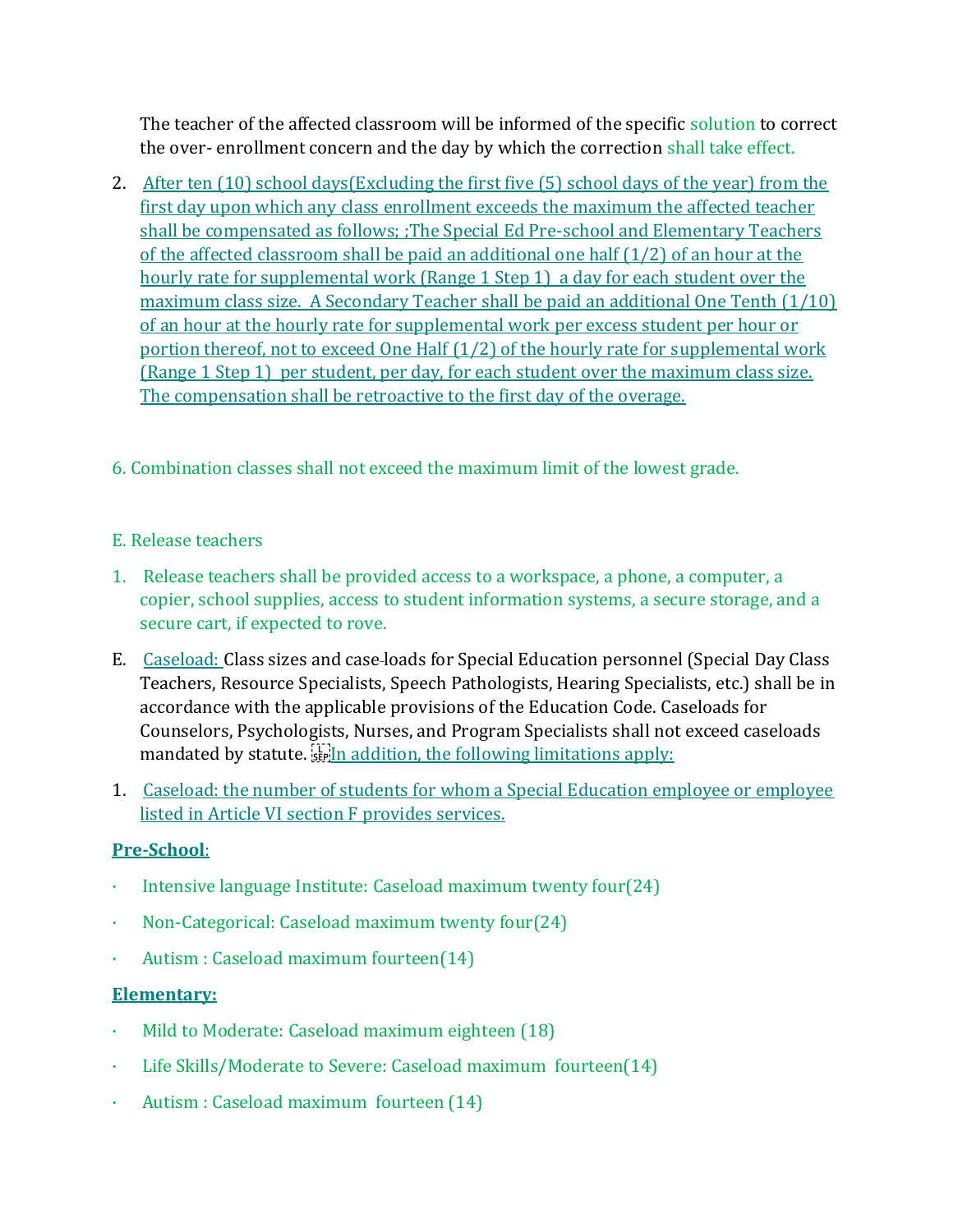- · Emotional Disabilities/RISE: Caseload maximum twelve (12)
- · Deaf SDC: Caseload maximum fourteen(14)
- Inclusive Practices: Caseload maximum twenty eight (28)

## **Middle/Junior High**:

- Mild to Moderate: Caseload maximum twenty two(22)
- Life Skills/Moderate to Severe: Caseload maximum sixteen(16)
- · Emotional Disabilities/RISE: Caseload maximum fourteen (14)
- · Inclusive Practices: Caseload maximum twenty eight(28)

## **High School**:

- Mild to Moderate: Caseload maximum twenty six(26)
- Life Skills/Moderate to Severe: Caseload maximum eighteen (18)
- · Emotional Disabilities/RISE: Caseload maximum eighteen (18)
- · Inclusive Practices: Caseload maximum twenty eight (28)

## **Post Secondary**:

- Mild to Moderate: Caseload maximum twenty  $six(26)$
- Life Skills/Moderate to Severe: Caseload maximum eighteen (18)

## 2: Other Specialist caseload limits

- · Deaf and Hard of Hearing: Caseload maximum forty eight(48)
- Adaptive PE: Caseload maximum limited to forty-five (45)
- · Visually Impaired: Caseload maximum thirty-five (35)
- · Speech Language Pathologist for designated Special Education Pre-school caseload maximum of forty (40)
- · Speech Language Pathologist caseload: Caseload maximum District average of fifty-five (55)

Education Employee shall be paid an additional one half  $(1/2)$  of an hour at supplemental hourly rate (Range 1 Step 1) per day for each student they agree to take above their caseload.

I. A Joint District-Union Committee will be formed to evaluate needs and ratios for support services to students and staff. The committee will be formed with a 1:1 Ratio of District Admin & PVFT members, not to exceed a total of 14 committee members, PVFT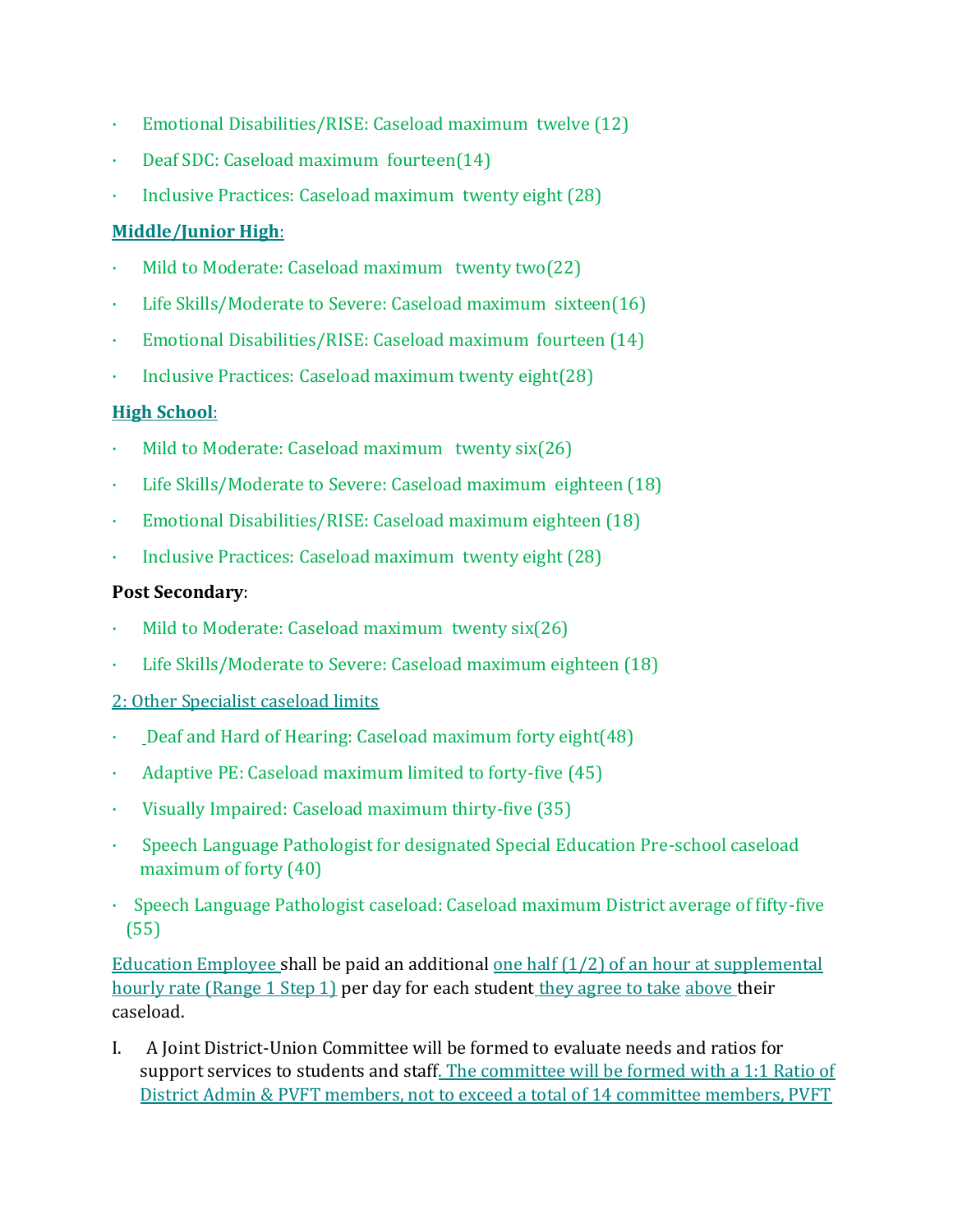leadership will select representation including the following: counselors, librarians, nurses, psychologists, SELPA classroom teachers, and union leadership, in order to make recommendations to the negotiations teams. The committee will meet at least once per semester and any recommendations by this committee would go through the regular negotiations process.

## **ARTICLE VII WAGES AND RELATED:**

# **2019-20 Salary**

- Provide a one-time bonus (prorated by full-time equivalent) for all PVFT bargaining unit members from savings on certificated substitutes and certificated extra work requests during 3/16/20 to 6/5/20.
- Retroactive to  $7/1/19$ , provide a 0.2% increase to the K-12 & ECE Salary schedules per every \$1 million dollars above an ending 2019-20 fund balance of \$30 million dollars, including reserve.

# **2020-21 Salary**

- Reduce the number of workdays from 186 to 184 for future years without reducing salary amounts. The two days removed are 1 SBC day and 1 Teacher Work Day.
- Provide a one-time bonus (prorated by full-time equivalent) for all PVFT bargaining unit members from savings on certificated substitutes and certificated extra work requests due to Distance Learning and/or any hybrid model in the 2020-2021 school year.
- Effective 7/1/20, provide a 0.2% Increase to the K-12 and ECE salary schedules per every .5% increase to per pupil revenue based upon the approved state budget this fall 2020, in comparison to the Second Interim Budget of March 9, 2020.
- Provide a 1% one-time bonus to K-12 and ECE contingent upon the receipt of the \$2 million in one-time Special Education allocation from the state, based upon the budget as modified this fall 2020.

# **Early Childhood Education Salary**

• Revise salary schedule for the Early Childhood Education Program to exceed the Governor's proposed minimum wage increases years ahead of schedule.

# **Adult Education Salary**

• Provide a 1% salary increase in 2019-20 and a 1% salary increase plus a 1% onetime salary payment for 2020-21.

B. Seven (7) department chair positions will be established for each middle/junior high school. This number is inclusive of a special education teacher. The stipend will be added to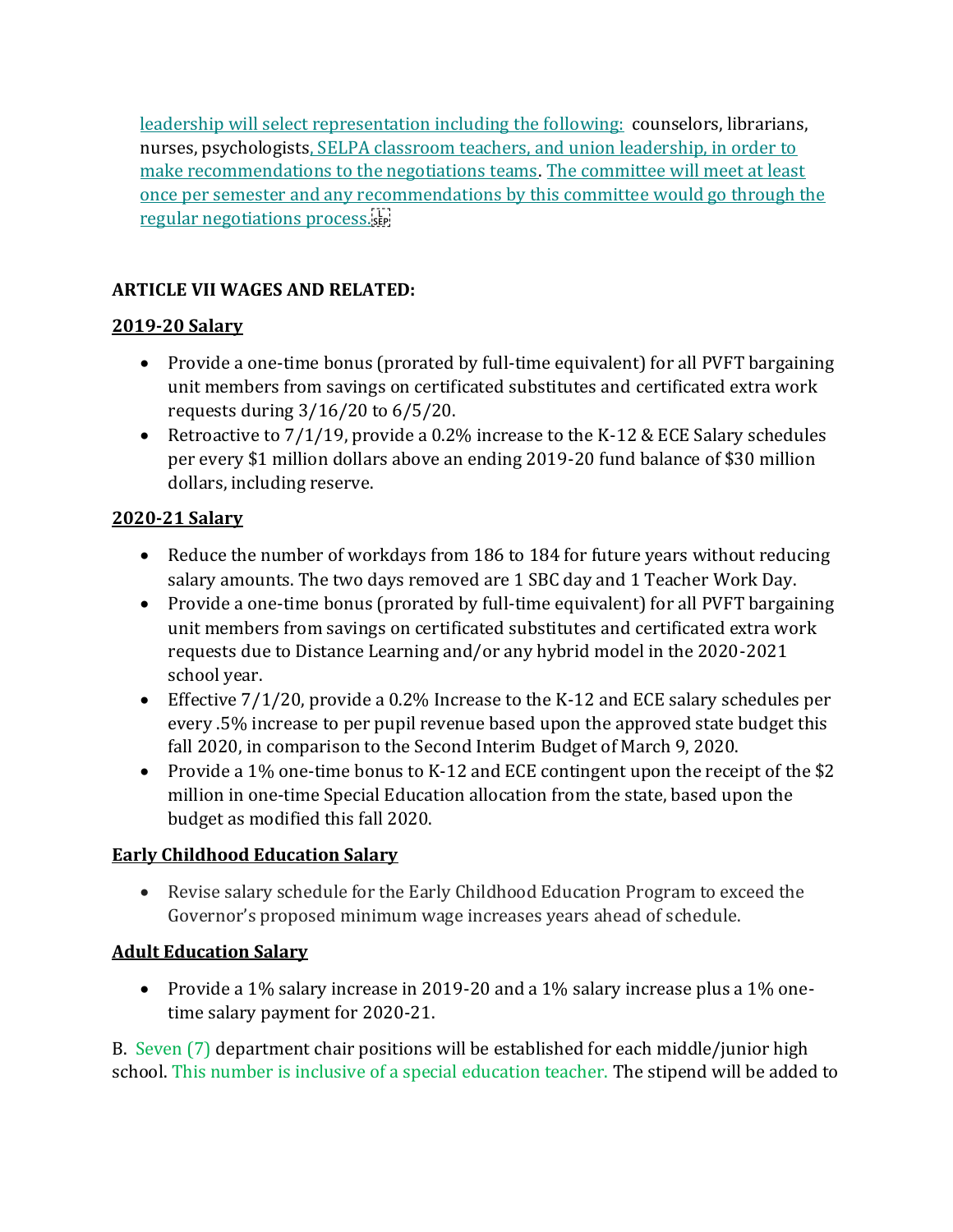the extra-pay assignment salary schedule and will be equivalent to six percent (6%) of Class 1, Step 1 on the regular teacher's salary schedule.

C. Nominations for department chairperson shall be submitted to the principal. The principal and each nominee shall approve the nominee's candidacy. Only a teacher with a clear credential can be nominated as a department chair. There shall be a secret ballot election for each department chairperson. If there are three (3) or more candidates with no one receiving a majority vote, a run-off election shall occur. If no nominee receives a majority vote of the department, additional nominees will be sought. Department members are eligible to vote for each class taught within a department (5 maximum).

4. Special Education Stipend

 The District will provide a stipend of 3.66% of step 1 Column 1 to a certificated unit member if the certificated unit member has a Special Education credential or authorization and is teaching in one of the designated positions below:

 Visually/ Orthopedically Impaired Deaf and Hard of Hearing Autism RISE Academy

- 5. . Bilingual Stipend
- b) The teacher is teaching in a District designated bilingual program as designated by our PVUSD English Learner Master Plan or is serving as a MEST teacher in the Migrant Education program, in the year the stipend is paid.

## **F. Hourly Rate for Supplemental Work**

Certificated employees shall be paid an hourly rate for supplemental work based on the following: Annual Salary for Column One (1), Step One (1) of the positions salary schedule divided by the number of days in the regular work year divided by the number of hours in the basic work day = hourly rate.

### G. Hourly Rate for Additional IEP Work

Special Education unit members who agree to perform additional work outside the contract day related to IEP/IDEA compliance, shall be paid at their hourly supplemental rate. An estimate of additional hours will be agreed upon between the unit member and their supervisor prior to the start of any work.

### **ARTICLE VII HEALTH AND WELFARE BENEFITS:**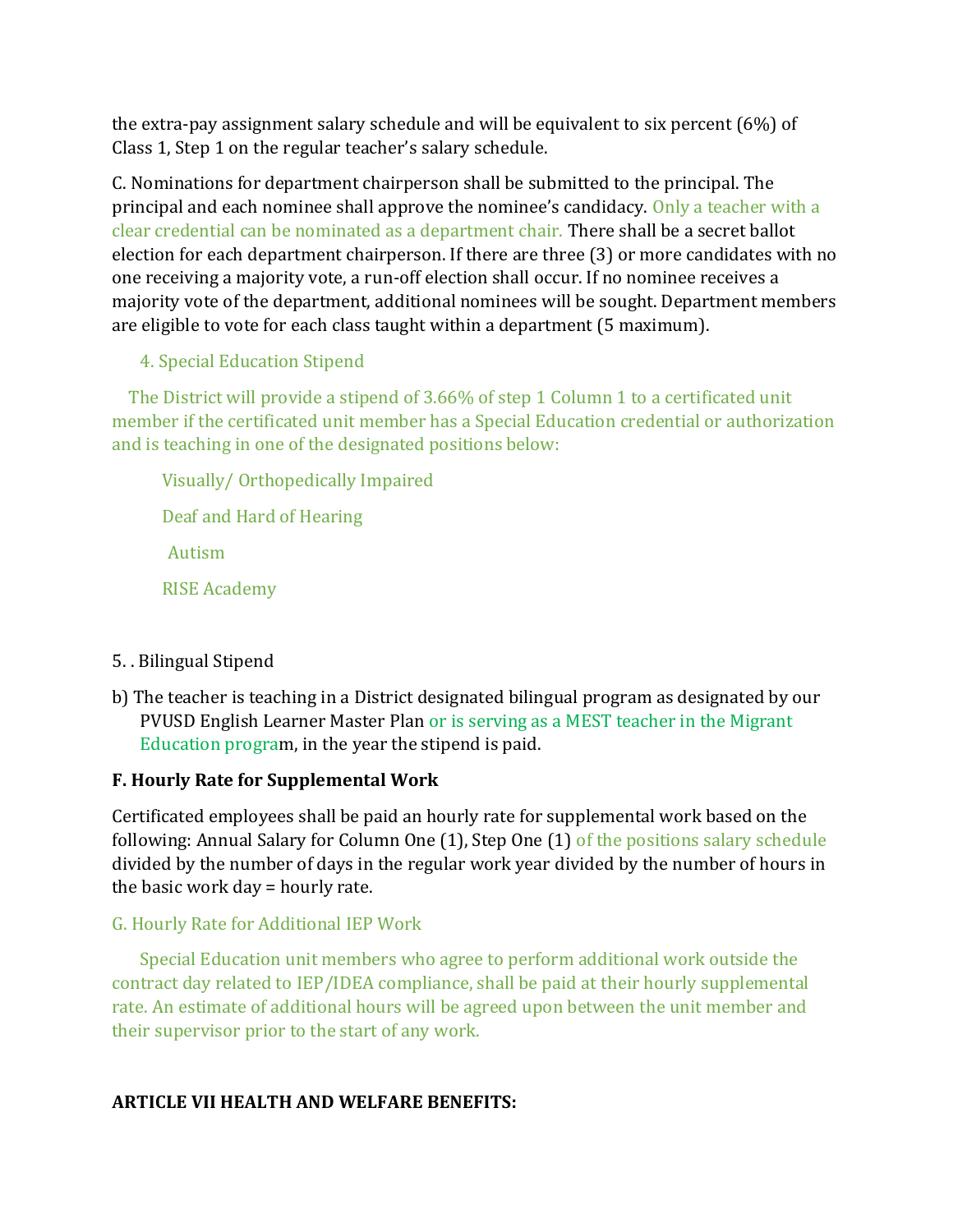• No changes to health and welfare benefits for 2019-20 and 2020-21. PVFT stood in solidarity to maintain benefits coverage and for PVUSD to absorb the entirety of inflationary increases. For the 2019-2020 benefit year this meant PVUSD absorbed up to 7% depending on the plan, and up to 2% in 2020-21 of approximately over 2.3 million for the PVFT bargaining unit.

### **ARTICLE XII LEAVES**:

### D. Parental leave

6. If parents are both employees of the District each employee is entitled to one twelve (12) week period, if all other eligibility requirements are met.

### **ARTICLE XIII EVALUATION**:

The sole evaluator, regardless of department shall be the certificated immediate supervisor. If other arrangements are made by the supervisor, the unit member will be notified as soon as reasonably possible. Each unit member shall have only one evaluator. In the case that a member works at two (2) or more sites, the affected site administrators shall decide who will serve as the evaluator. The other non-evaluating administrator(s) may give input.

- B. The tenured teacher evaluation program will consist of three (3) options. See Chart on exhibit C-4 of this Agreement.
	- 1. Eash probationary, temporary or categorical (non-permanent) employee shall be given at least one (1) written performance evaluation each year, and shall be based upon any combination of the following: formal and informal classroom observations, and formal and informal observations related to developing as a professional educator.

3. The evaluator in consultation with the employee shall set the dates for at least one (1) formal observation with pre and post conferences no later than five (5) working days prior to taking place, unless a sooner date is mutually agreed upon by both parties

- 4. The evaluation process shall be completed in sufficient time so that each teacher shall receive his/her summative evaluation no later than the 152nd day of instruction.
- 6. If a teacher believes there is incorrect information in their written evaluation, they shall first address their concern with their evaluator. If they still feel there is incorrect information, they shall have the right to respond in writing to the evaluation within 10 working days and have their response attached to the evaluation.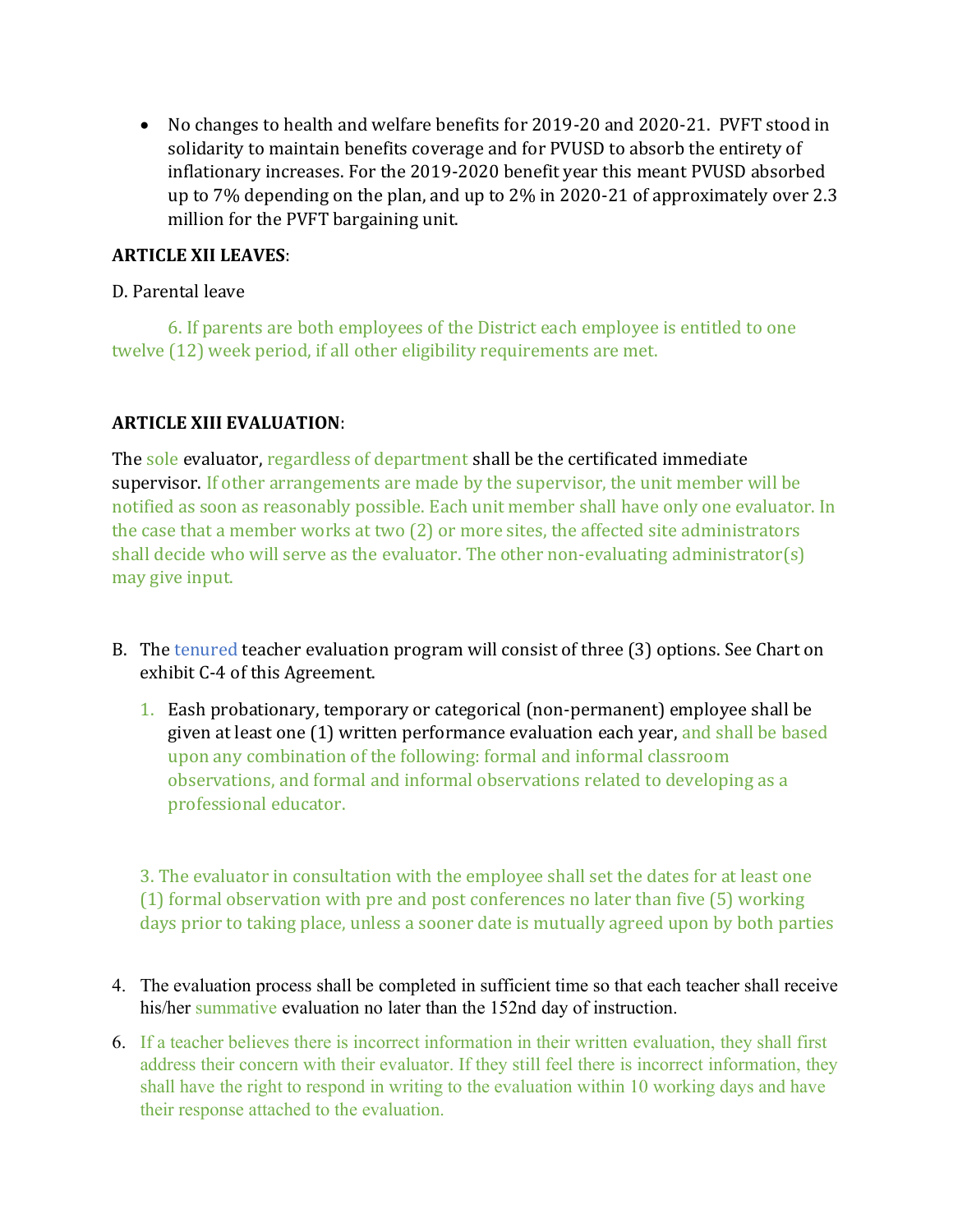### 1. Pre-Assistance:

Pre-Assistance is focused on specific areas of the Professional Standards and is to be viewed positively as providing the necessary guidance and support required to reestablish the applying column of the Professional Standards. The duration for Pre-Assistance is a minimum of 10 weeks for tenured staff.

The evaluator will develop a Pre-Assistance plan that will include the following:

- A statement of the problem in relationship to the Professional Standards
- A statement of the desired behavior in relationship to the Professional Standards
- Date(s) when the problem has occurred
- Date when the problem is to be resolved; and
- Recommendations and assistance that will be given to the teacher

Pre-Assistance plans are submitted by the evaluator to the Assistant Superintendent of Human Resources or Designee and the President of PVFT or Designee for joint review. They will submit the plan to the PAR committee for final approval. Upon final approval the evaluator will present the Pre-Assistance plan to the unit member for implementation.

### D. PAR Committee

- 1. The District shall establish a PAR committee to provide oversight of the Pre-Assistance and Mandatory Peer-Assistance process. The Assistant Superintendent of Human Resources or Designee and the PVFT President or Designee in consultation with the committee will establish the operational procedures, schedule of meeting dates, and agenda items of the committee.
- 2. Membership: The PAR committee will consist of the Assistant Superintendent of Human Resources or Designee, PVFT Union President, three (3) PVFT Members, and two (2) District Administrators.
- 4. Additional members may be added to the PAR committee by mutual agreement between the Assistant Superintendent of Human Resources or Designee and the PVFT Union President. The majority of the Committee shall be composed of certificated PVFT members.
- 5. PVFT committee members required to attend PAR Meetings shall be compensated at one hundred (\$100) dollars per meeting attended. The meeting shall not be more than ninety (90) minutes in length.

## **ARTICLE XIV REASSIGNMENT AND TRANSFER**:

## **A. All bargaining unit members are employees of the District**

All bargaining unit members are employees of the District and not of one particular school, division or department. Teachers assigned to Migrant Education, Special Education, VAPA,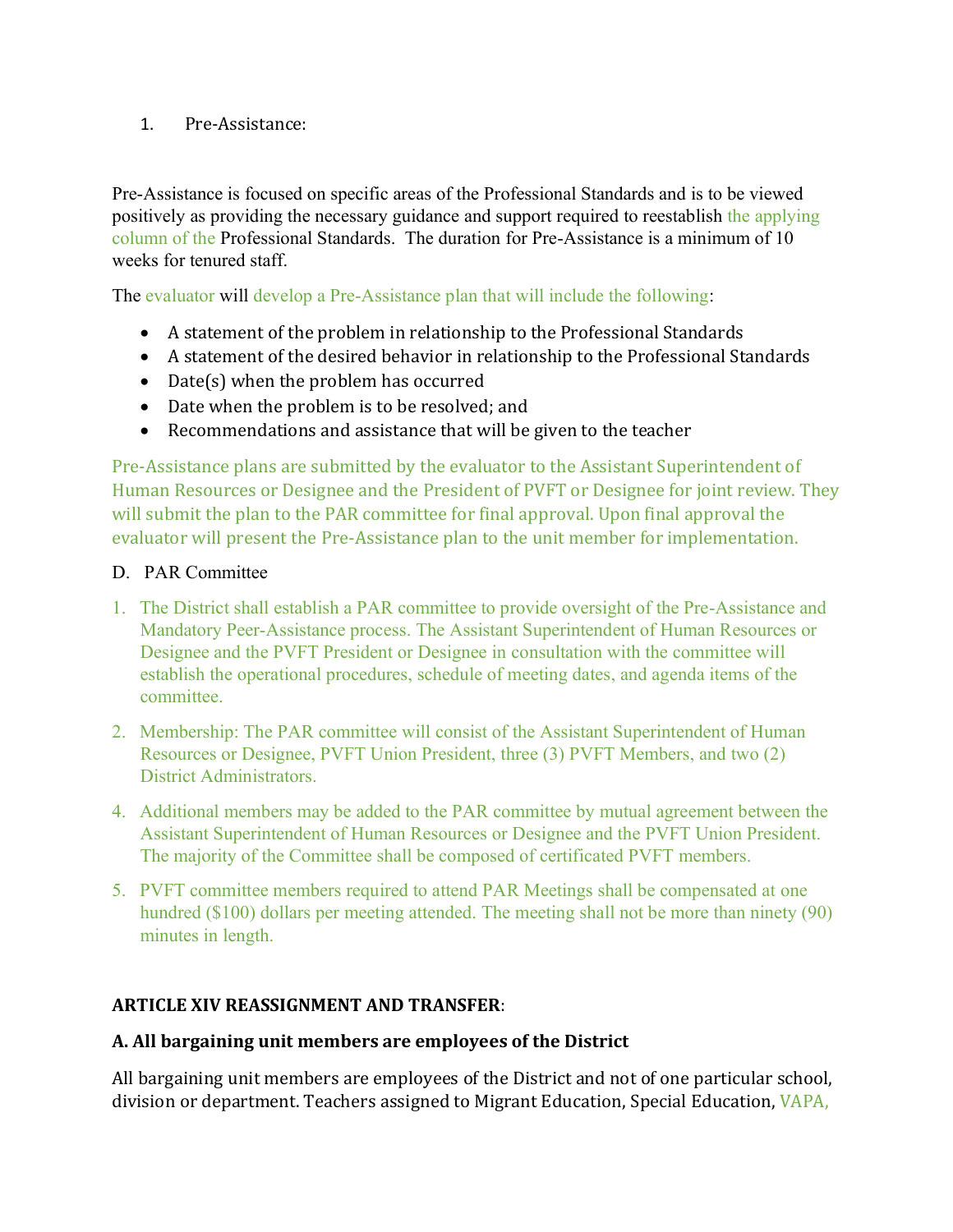Educational Services and other specially designed programs shall be considered members of the department, and shall be subject to reassignment based upon department needs and teacher qualifications. Reassignment procedures for teachers assigned to Migrant Education, Special Education, Educational Services and other specially designed programs are used to request a different job assignment anywhere within the same department. The transfer procedures are used to request a different job assignment outside the department.

Bargaining unit members shall be assigned solely within the scope of their authorizations and in compliance with state and federal mandates. Bargaining unit members shall not be reassigned or transferred outside the scope of their certificates without their written consent and appropriate action by the Governing Board. Areas of demonstrated competence, as well as program needs, must be a strong consideration in reassignment and transfer. Unintentional failure to inform an employee of these requirements does not waive the employee's responsibility to meet the requirements necessary to maintain a valid credential necessary to continue employment in the District.

## **C. General Provisions.**

- 1. All vacancies, including extra pay assignments, shall be posted on the District's online application system, as far in advance of the closing date for submission of applications as practical, a minimum of five (5) working days. The Union will be notified via an electronic notification.
- 2. By May 10th, the Human Resource Office shall notify all staff and Union President via District email of current openings by sharing a link to the District online application system.
- 3. Priority for Placement:

In verified vacancies, the following priority shall prevail:

- a. Returnees from sabbatical leave;
- b. Persons displaced because of declining enrollment or reduction or discontinuance of programs;
- c. Unassigned teachers returning from leave;
- d. Teachers seeking part-time positions authorized by Article XXIII. A. Pre-Retirement
- e. Temporary employees with rehiring rights at the same school (see #9 following);
- f. Teacher-initiated transfer requests;
- g. All other temporaries

## **E. Teacher-Initiated Transfer.**

1. Current employees may apply on the District's online application system for any vacant position(s). On the online application, employees need only include their name and check the box indicating they are a district employee. Employees may